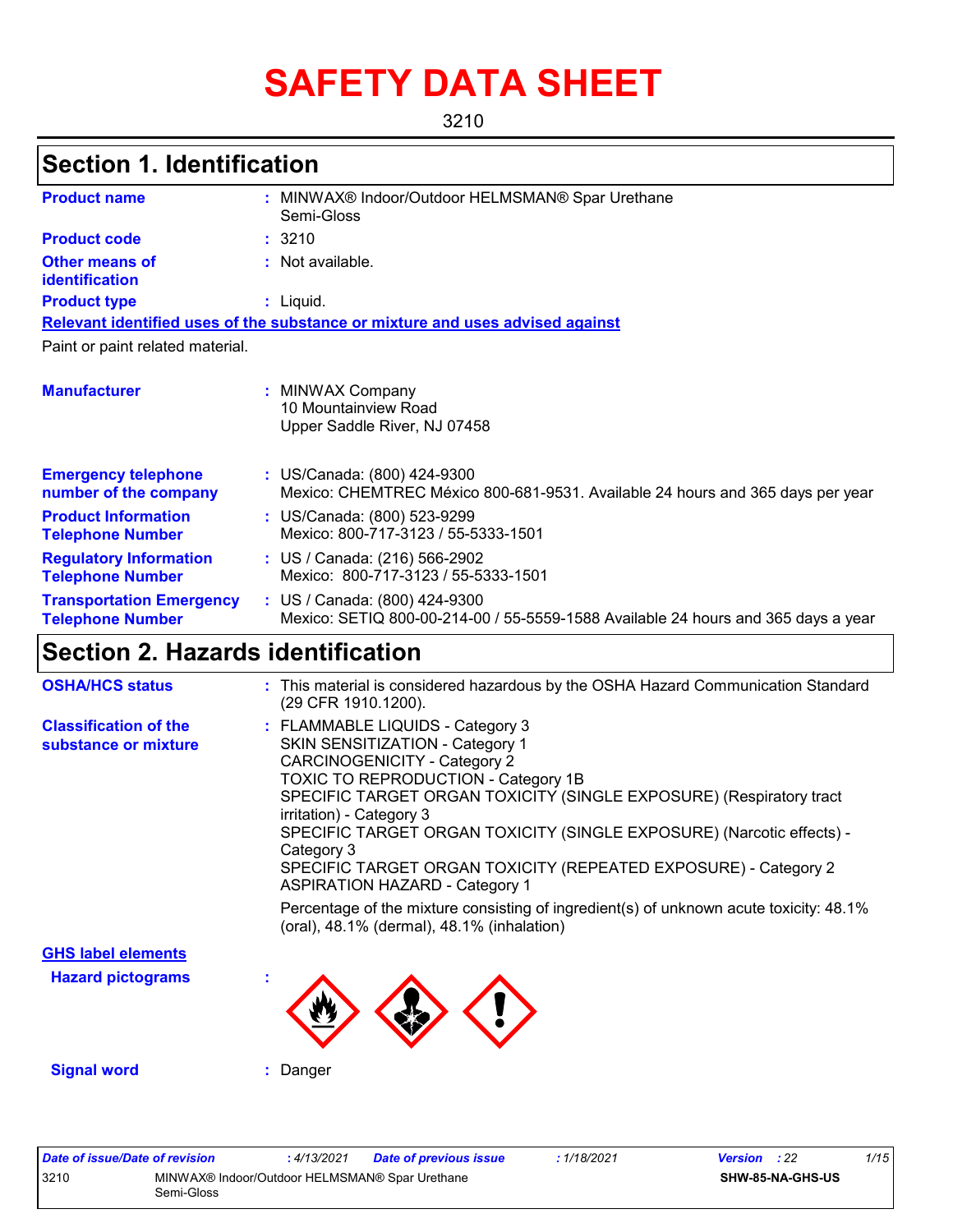### **Section 2. Hazards identification**

| <b>Hazard statements</b>                   | : Flammable liquid and vapor.<br>May be fatal if swallowed and enters airways.<br>May cause an allergic skin reaction.<br>May cause respiratory irritation.<br>May cause drowsiness or dizziness.<br>Suspected of causing cancer.<br>May damage fertility or the unborn child.<br>May cause damage to organs through prolonged or repeated exposure.                                                                                                                                                                                                                                         |
|--------------------------------------------|----------------------------------------------------------------------------------------------------------------------------------------------------------------------------------------------------------------------------------------------------------------------------------------------------------------------------------------------------------------------------------------------------------------------------------------------------------------------------------------------------------------------------------------------------------------------------------------------|
| <b>Precautionary statements</b>            |                                                                                                                                                                                                                                                                                                                                                                                                                                                                                                                                                                                              |
| <b>General</b>                             | : Read label before use. Keep out of reach of children. If medical advice is needed,<br>have product container or label at hand.                                                                                                                                                                                                                                                                                                                                                                                                                                                             |
| <b>Prevention</b>                          | : Obtain special instructions before use. Do not handle until all safety precautions have<br>been read and understood. Wear protective gloves, protective clothing and eye or face<br>protection. Keep away from heat, hot surfaces, sparks, open flames and other ignition<br>sources. No smoking. Use explosion-proof electrical, ventilating or lighting equipment.<br>Use non-sparking tools. Take action to prevent static discharges. Use only outdoors or<br>in a well-ventilated area. Do not breathe vapor. Contaminated work clothing must not<br>be allowed out of the workplace. |
| <b>Response</b>                            | : IF exposed or concerned: Get medical advice or attention. IF INHALED: Remove<br>person to fresh air and keep comfortable for breathing. Call a POISON CENTER or<br>doctor if you feel unwell. IF SWALLOWED: Immediately call a POISON CENTER or<br>doctor. Do NOT induce vomiting. IF ON SKIN (or hair): Take off immediately all<br>contaminated clothing. Rinse skin with water. Wash contaminated clothing before<br>reuse. IF ON SKIN: Wash with plenty of water. If skin irritation or rash occurs: Get<br>medical advice or attention.                                               |
| <b>Storage</b>                             | : Store locked up. Store in a well-ventilated place. Keep container tightly closed. Keep<br>cool.                                                                                                                                                                                                                                                                                                                                                                                                                                                                                            |
| <b>Disposal</b>                            | : Dispose of contents and container in accordance with all local, regional, national and<br>international regulations.                                                                                                                                                                                                                                                                                                                                                                                                                                                                       |
| <b>Supplemental label</b><br>elements      | DELAYED EFFECTS FROM LONG TERM OVEREXPOSURE. Contains solvents which<br>can cause permanent brain and nervous system damage. Intentional misuse by<br>deliberately concentrating and inhaling the contents can be harmful or fatal. WARNING:<br>This product contains chemicals known to the State of California to cause cancer and<br>birth defects or other reproductive harm.                                                                                                                                                                                                            |
|                                            | Please refer to the SDS for additional information. Keep out of reach of children. Do not<br>transfer contents to other containers for storage.                                                                                                                                                                                                                                                                                                                                                                                                                                              |
| <b>Hazards not otherwise</b><br>classified | : DANGER: Rags, steel wool, other waste soaked with this product, and sanding residue<br>may spontaneously catch fire if improperly discarded. Immediately place rags, steel<br>wool, other waste soaked with this product, and sanding residue in a sealed, water-filled,<br>metal container. Dispose of in accordance with local fire regulations.                                                                                                                                                                                                                                         |
|                                            |                                                                                                                                                                                                                                                                                                                                                                                                                                                                                                                                                                                              |

### **Section 3. Composition/information on ingredients**

| Substance/mixture                              | : Mixture        |
|------------------------------------------------|------------------|
| <b>Other means of</b><br><b>identification</b> | : Not available. |

**CAS number/other identifiers**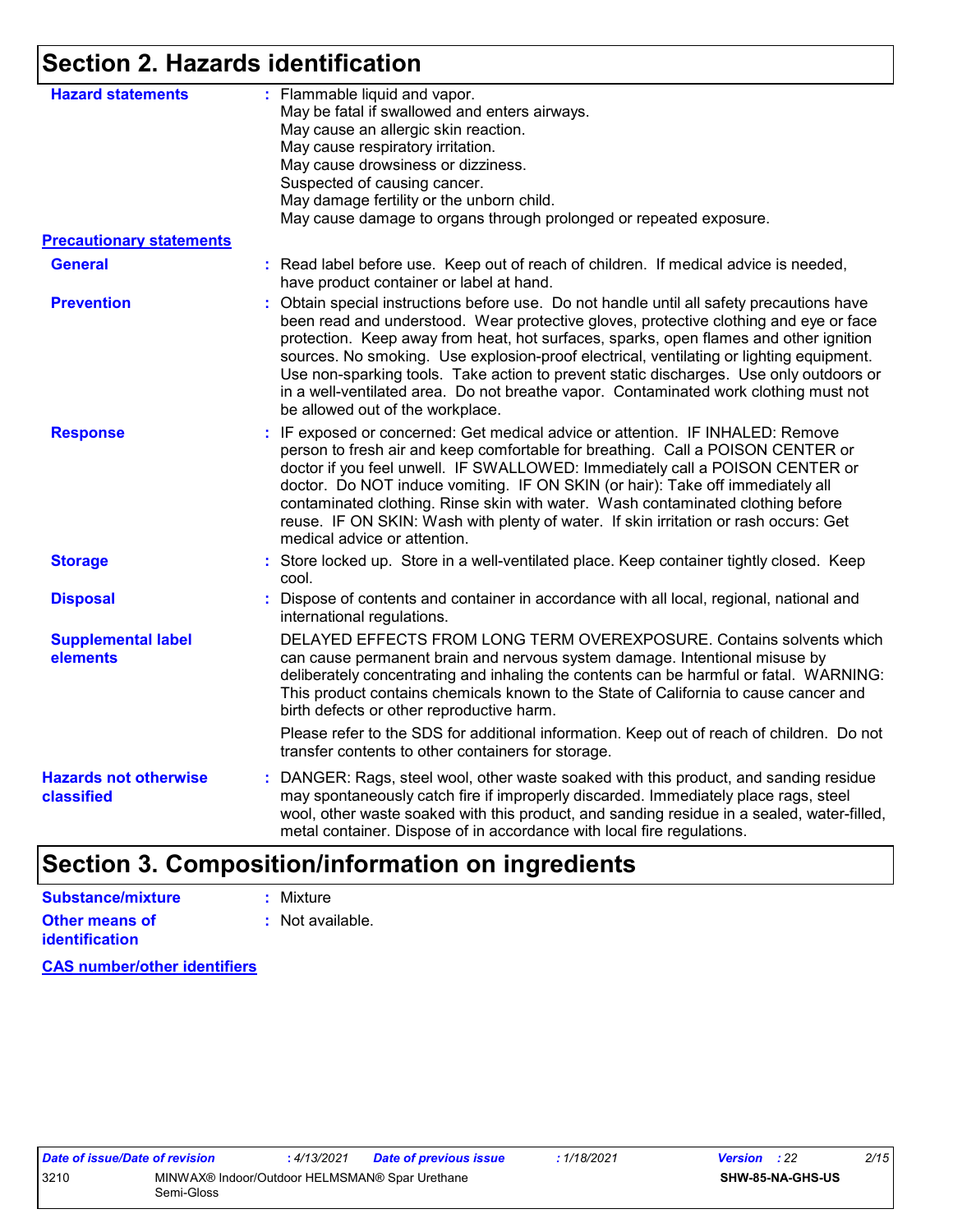### **Section 3. Composition/information on ingredients**

| <b>Ingredient name</b>               | % by weight | <b>CAS number</b> |
|--------------------------------------|-------------|-------------------|
| Light Aliphatic Hydrocarbon          | l≥25 - ≤50  | 64742-47-8        |
| <b>Fumed Amorphous Silica</b>        | ՝≤3         | 112945-52-5       |
| UV Light Absorber                    | ∣≤1         | 104810-48-2       |
| Benzotriazole Hydroxyphenyl Polymer  | ∣≤1         | 104810-47-1       |
| Hydrotreated Heavy Petroleum Naphtha | <1          | 64742-48-9        |
| Bis(pentamethyl-4-piperidyl)sebacate | ∣≤1         | 41556-26-7        |
| Zirconium 2-Ethylhexanoate           | l≤0.3       | 22464-99-9        |
| Methyl Ethyl Ketoxime                | l≤0.3       | 96-29-7           |
| Cobalt 2-Ethylhexanoate              | l≤0.3       | 136-52-7          |
| Med. Aliphatic Hydrocarbon Solvent   | ≤0.3        | 64742-88-7        |
| Methyl pentamethylpiperidyl sebacate | ≤0.3        | 82919-37-7        |

Any concentration shown as a range is to protect confidentiality or is due to batch variation.

**There are no additional ingredients present which, within the current knowledge of the supplier and in the concentrations applicable, are classified as hazardous to health and hence require reporting in this section.**

**Occupational exposure limits, if available, are listed in Section 8.**

### **Section 4. First aid measures**

| <b>Description of necessary first aid measures</b> |                                                                                                                                                                                                                                                                                                                                                                                                                                                                                                                                                                                                                                                                                                                                                                                                                                                 |
|----------------------------------------------------|-------------------------------------------------------------------------------------------------------------------------------------------------------------------------------------------------------------------------------------------------------------------------------------------------------------------------------------------------------------------------------------------------------------------------------------------------------------------------------------------------------------------------------------------------------------------------------------------------------------------------------------------------------------------------------------------------------------------------------------------------------------------------------------------------------------------------------------------------|
| <b>Eye contact</b>                                 | : Immediately flush eyes with plenty of water, occasionally lifting the upper and lower<br>eyelids. Check for and remove any contact lenses. Continue to rinse for at least 10<br>minutes. Get medical attention.                                                                                                                                                                                                                                                                                                                                                                                                                                                                                                                                                                                                                               |
| <b>Inhalation</b>                                  | : Remove victim to fresh air and keep at rest in a position comfortable for breathing. If it<br>is suspected that fumes are still present, the rescuer should wear an appropriate mask<br>or self-contained breathing apparatus. If not breathing, if breathing is irregular or if<br>respiratory arrest occurs, provide artificial respiration or oxygen by trained personnel. It<br>may be dangerous to the person providing aid to give mouth-to-mouth resuscitation.<br>Get medical attention. If necessary, call a poison center or physician. If unconscious,<br>place in recovery position and get medical attention immediately. Maintain an open<br>airway. Loosen tight clothing such as a collar, tie, belt or waistband.                                                                                                            |
| <b>Skin contact</b>                                | : Wash with plenty of soap and water. Remove contaminated clothing and shoes. Wash<br>contaminated clothing thoroughly with water before removing it, or wear gloves.<br>Continue to rinse for at least 10 minutes. Get medical attention. In the event of any<br>complaints or symptoms, avoid further exposure. Wash clothing before reuse. Clean<br>shoes thoroughly before reuse.                                                                                                                                                                                                                                                                                                                                                                                                                                                           |
| <b>Ingestion</b>                                   | : Get medical attention immediately. Call a poison center or physician. Wash out mouth<br>with water. Remove dentures if any. Remove victim to fresh air and keep at rest in a<br>position comfortable for breathing. If material has been swallowed and the exposed<br>person is conscious, give small quantities of water to drink. Stop if the exposed person<br>feels sick as vomiting may be dangerous. Aspiration hazard if swallowed. Can enter<br>lungs and cause damage. Do not induce vomiting. If vomiting occurs, the head should<br>be kept low so that vomit does not enter the lungs. Never give anything by mouth to an<br>unconscious person. If unconscious, place in recovery position and get medical<br>attention immediately. Maintain an open airway. Loosen tight clothing such as a collar,<br>tie, belt or waistband. |

**Most important symptoms/effects, acute and delayed**

| <b>Potential acute health effects</b> |                                                                                                                              |
|---------------------------------------|------------------------------------------------------------------------------------------------------------------------------|
| Eye contact                           | : No known significant effects or critical hazards.                                                                          |
| <b>Inhalation</b>                     | : Can cause central nervous system (CNS) depression. May cause drowsiness or<br>dizziness. May cause respiratory irritation. |
| <b>Skin contact</b>                   | : May cause an allergic skin reaction.                                                                                       |

| Date of issue/Date of revision |                                                              | : 4/13/2021 | <b>Date of previous issue</b> | 1/18/2021 | <b>Version</b> : 22 |                         | 3/15 |
|--------------------------------|--------------------------------------------------------------|-------------|-------------------------------|-----------|---------------------|-------------------------|------|
| 3210                           | MINWAX® Indoor/Outdoor HELMSMAN® Spar Urethane<br>Semi-Gloss |             |                               |           |                     | <b>SHW-85-NA-GHS-US</b> |      |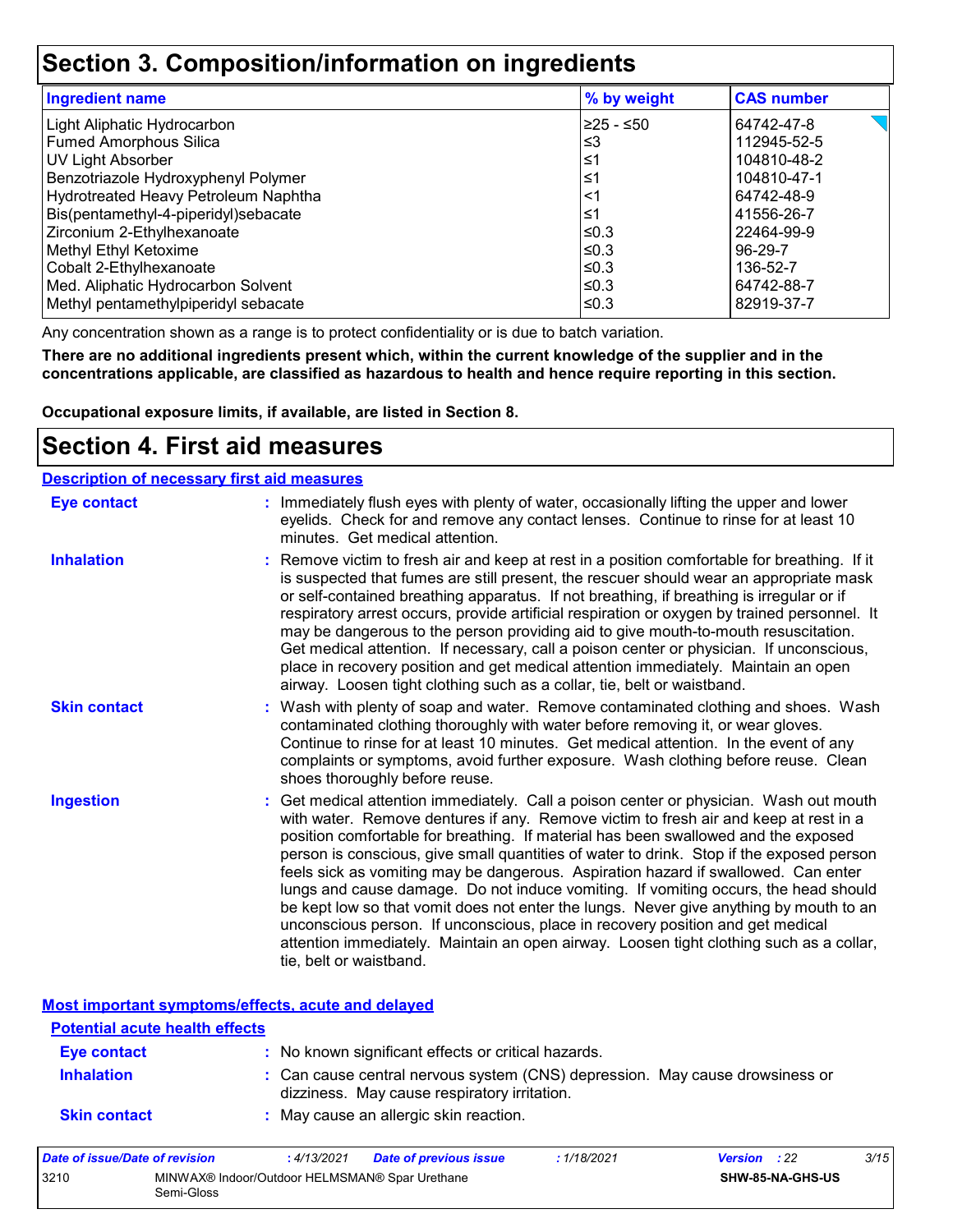# **Section 4. First aid measures**

| <b>Ingestion</b>             | : Can cause central nervous system (CNS) depression. May be fatal if swallowed and<br>enters airways.                                                                                                                                                                   |
|------------------------------|-------------------------------------------------------------------------------------------------------------------------------------------------------------------------------------------------------------------------------------------------------------------------|
| Over-exposure signs/symptoms |                                                                                                                                                                                                                                                                         |
| <b>Eye contact</b>           | : No specific data.                                                                                                                                                                                                                                                     |
| <b>Inhalation</b>            | : Adverse symptoms may include the following:<br>respiratory tract irritation<br>coughing<br>nausea or vomiting<br>headache<br>drowsiness/fatigue<br>dizziness/vertigo<br>unconsciousness<br>reduced fetal weight<br>increase in fetal deaths<br>skeletal malformations |
| <b>Skin contact</b>          | : Adverse symptoms may include the following:<br>irritation<br>redness<br>reduced fetal weight<br>increase in fetal deaths<br>skeletal malformations                                                                                                                    |
| <b>Ingestion</b>             | : Adverse symptoms may include the following:<br>nausea or vomiting<br>reduced fetal weight<br>increase in fetal deaths<br>skeletal malformations                                                                                                                       |
|                              | Indication of immediate medical attention and special treatment needed, if necessary                                                                                                                                                                                    |

| <b>Notes to physician</b>         | : Treat symptomatically. Contact poison treatment specialist immediately if large<br>quantities have been ingested or inhaled.                                                                                                                                                                                                                                                                                  |
|-----------------------------------|-----------------------------------------------------------------------------------------------------------------------------------------------------------------------------------------------------------------------------------------------------------------------------------------------------------------------------------------------------------------------------------------------------------------|
| <b>Specific treatments</b>        | : No specific treatment.                                                                                                                                                                                                                                                                                                                                                                                        |
| <b>Protection of first-aiders</b> | : No action shall be taken involving any personal risk or without suitable training. If it is<br>suspected that fumes are still present, the rescuer should wear an appropriate mask or<br>self-contained breathing apparatus. It may be dangerous to the person providing aid to<br>give mouth-to-mouth resuscitation. Wash contaminated clothing thoroughly with water<br>before removing it, or wear gloves. |

**See toxicological information (Section 11)**

### **Section 5. Fire-fighting measures**

| <b>Extinguishing media</b>                           |                                                                                                                                                                                                                                                                                                                                                                                                                          |
|------------------------------------------------------|--------------------------------------------------------------------------------------------------------------------------------------------------------------------------------------------------------------------------------------------------------------------------------------------------------------------------------------------------------------------------------------------------------------------------|
| <b>Suitable extinguishing</b><br>media               | : Use dry chemical, $CO2$ , water spray (fog) or foam.                                                                                                                                                                                                                                                                                                                                                                   |
| <b>Unsuitable extinguishing</b><br>media             | : Do not use water jet.                                                                                                                                                                                                                                                                                                                                                                                                  |
| <b>Specific hazards arising</b><br>from the chemical | : Flammable liquid and vapor. Runoff to sewer may create fire or explosion hazard. In a<br>fire or if heated, a pressure increase will occur and the container may burst, with the risk<br>of a subsequent explosion. The vapor/gas is heavier than air and will spread along the<br>ground. Vapors may accumulate in low or confined areas or travel a considerable<br>distance to a source of ignition and flash back. |

| Date of issue/Date of revision |                                                              | : 4/13/2021 | <b>Date of previous issue</b> | : 1/18/2021 | <b>Version</b> : 22 |                  | 4/15 |
|--------------------------------|--------------------------------------------------------------|-------------|-------------------------------|-------------|---------------------|------------------|------|
| 3210                           | MINWAX® Indoor/Outdoor HELMSMAN® Spar Urethane<br>Semi-Gloss |             |                               |             |                     | SHW-85-NA-GHS-US |      |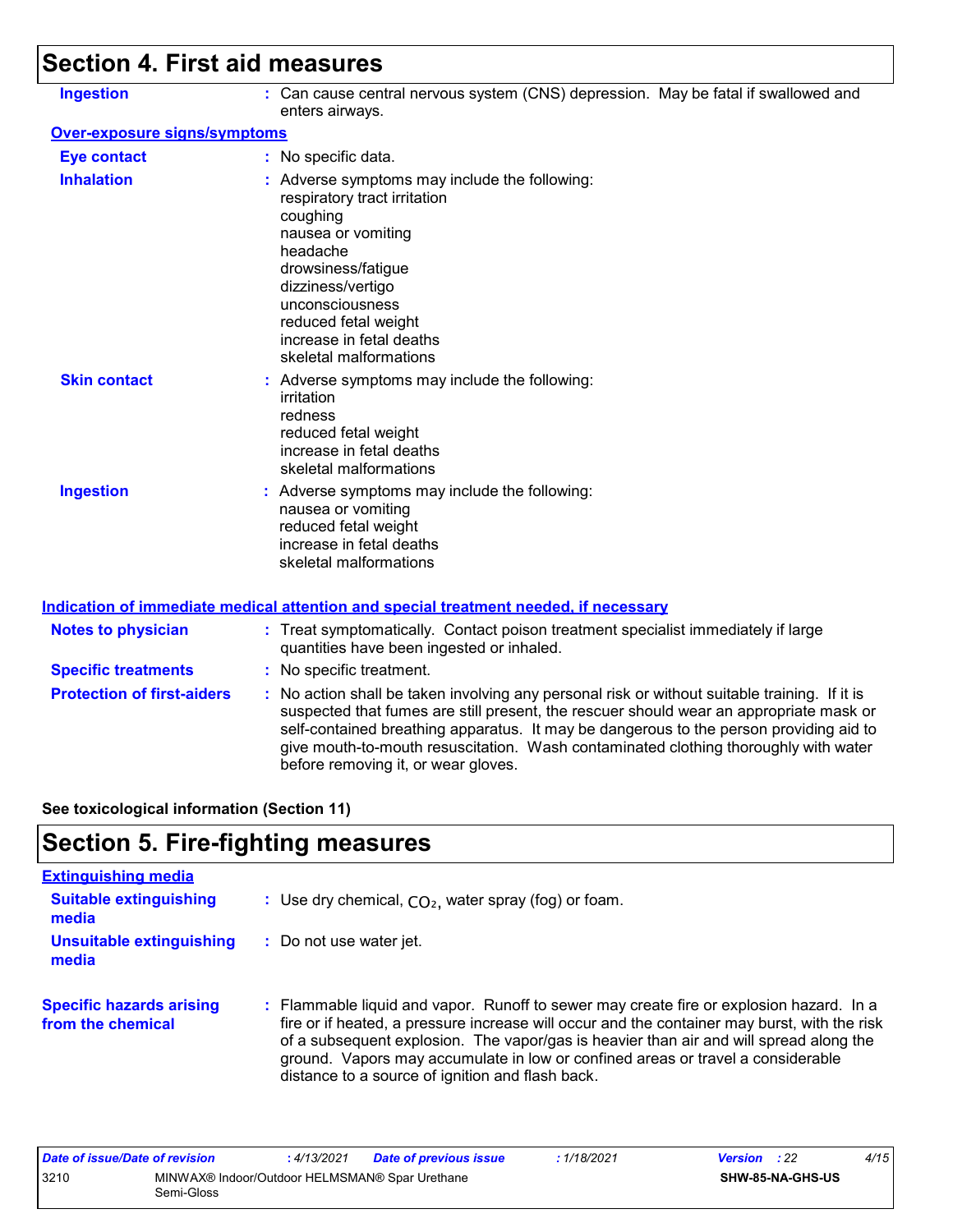### **Section 5. Fire-fighting measures**

| <b>Hazardous thermal</b><br>decomposition products       | Decomposition products may include the following materials:<br>carbon dioxide<br>carbon monoxide<br>metal oxide/oxides                                                                                                                                                                                                        |
|----------------------------------------------------------|-------------------------------------------------------------------------------------------------------------------------------------------------------------------------------------------------------------------------------------------------------------------------------------------------------------------------------|
| <b>Special protective actions</b><br>for fire-fighters   | : Promptly isolate the scene by removing all persons from the vicinity of the incident if<br>there is a fire. No action shall be taken involving any personal risk or without suitable<br>training. Move containers from fire area if this can be done without risk. Use water<br>spray to keep fire-exposed containers cool. |
| <b>Special protective</b><br>equipment for fire-fighters | Fire-fighters should wear appropriate protective equipment and self-contained breathing<br>÷.<br>apparatus (SCBA) with a full face-piece operated in positive pressure mode.                                                                                                                                                  |

### **Section 6. Accidental release measures**

#### **Personal precautions, protective equipment and emergency procedures**

| For non-emergency<br>personnel | : No action shall be taken involving any personal risk or without suitable training.<br>Evacuate surrounding areas. Keep unnecessary and unprotected personnel from<br>entering. Do not touch or walk through spilled material. Shut off all ignition sources.<br>No flares, smoking or flames in hazard area. Avoid breathing vapor or mist. Provide<br>adequate ventilation. Wear appropriate respirator when ventilation is inadequate. Put<br>on appropriate personal protective equipment. |
|--------------------------------|-------------------------------------------------------------------------------------------------------------------------------------------------------------------------------------------------------------------------------------------------------------------------------------------------------------------------------------------------------------------------------------------------------------------------------------------------------------------------------------------------|
| For emergency responders       | : If specialized clothing is required to deal with the spillage, take note of any information in<br>Section 8 on suitable and unsuitable materials. See also the information in "For non-<br>emergency personnel".                                                                                                                                                                                                                                                                              |

#### **Environmental precautions :** Avoid dispersal of spilled material and runoff and contact with soil, waterways, drains and sewers. Inform the relevant authorities if the product has caused environmental pollution (sewers, waterways, soil or air).

#### **Methods and materials for containment and cleaning up**

| <b>Small spill</b> | : Stop leak if without risk. Move containers from spill area. Use spark-proof tools and<br>explosion-proof equipment. Dilute with water and mop up if water-soluble. Alternatively,<br>or if water-insoluble, absorb with an inert dry material and place in an appropriate waste<br>disposal container. Dispose of via a licensed waste disposal contractor.                                                                                                                                                                                                                                                                                                                                                                                                        |
|--------------------|----------------------------------------------------------------------------------------------------------------------------------------------------------------------------------------------------------------------------------------------------------------------------------------------------------------------------------------------------------------------------------------------------------------------------------------------------------------------------------------------------------------------------------------------------------------------------------------------------------------------------------------------------------------------------------------------------------------------------------------------------------------------|
| <b>Large spill</b> | : Stop leak if without risk. Move containers from spill area. Use spark-proof tools and<br>explosion-proof equipment. Approach release from upwind. Prevent entry into sewers,<br>water courses, basements or confined areas. Wash spillages into an effluent treatment<br>plant or proceed as follows. Contain and collect spillage with non-combustible,<br>absorbent material e.g. sand, earth, vermiculite or diatomaceous earth and place in<br>container for disposal according to local regulations (see Section 13). Dispose of via a<br>licensed waste disposal contractor. Contaminated absorbent material may pose the<br>same hazard as the spilled product. Note: see Section 1 for emergency contact<br>information and Section 13 for waste disposal. |

### **Section 7. Handling and storage**

#### **Precautions for safe handling**

**Protective measures** : Put on appropriate personal protective equipment (see Section 8). Persons with a **Protestion** history of skin sensitization problems should not be employed in any process in which this product is used. Avoid exposure - obtain special instructions before use. Avoid exposure during pregnancy. Do not handle until all safety precautions have been read and understood. Do not get in eyes or on skin or clothing. Do not breathe vapor or mist. Do not swallow. Use only with adequate ventilation. Wear appropriate respirator when ventilation is inadequate. Do not enter storage areas and confined spaces unless adequately ventilated. Keep in the original container or an approved alternative made from a compatible material, kept tightly closed when not in use. Store and use away

| Date of issue/Date of revision |                                                              | 4/13/2021 | Date of previous issue | : 1/18/2021 | <b>Version</b> : 22 |                  | 5/15 |
|--------------------------------|--------------------------------------------------------------|-----------|------------------------|-------------|---------------------|------------------|------|
| 3210                           | MINWAX® Indoor/Outdoor HELMSMAN® Spar Urethane<br>Semi-Gloss |           |                        |             |                     | SHW-85-NA-GHS-US |      |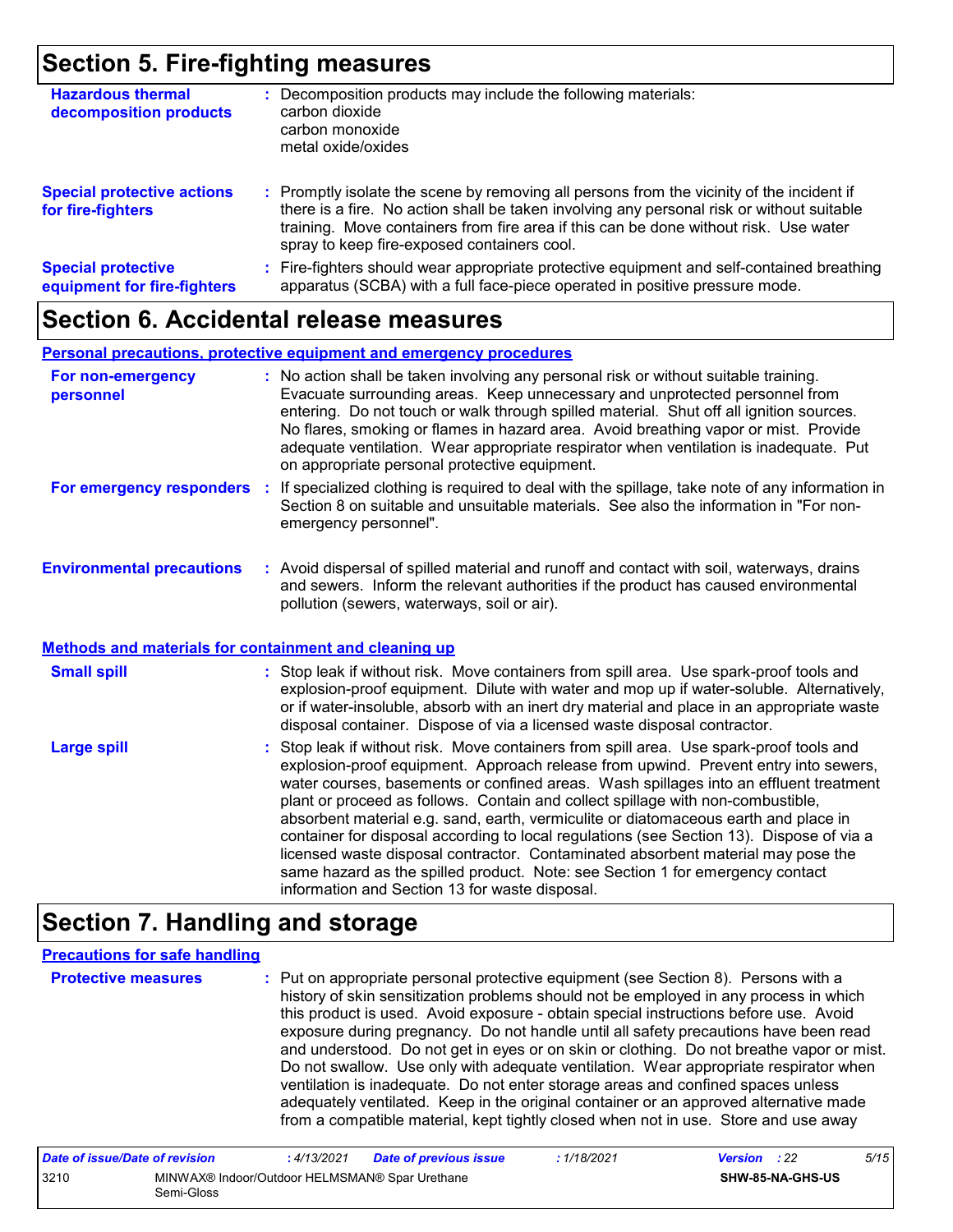### **Section 7. Handling and storage**

|                                                                                  | from heat, sparks, open flame or any other ignition source. Use explosion-proof<br>electrical (ventilating, lighting and material handling) equipment. Use only non-sparking<br>tools. Take precautionary measures against electrostatic discharges. Empty containers<br>retain product residue and can be hazardous. Do not reuse container.                                                                                                                                                                                                                                                                                                                                                                      |
|----------------------------------------------------------------------------------|--------------------------------------------------------------------------------------------------------------------------------------------------------------------------------------------------------------------------------------------------------------------------------------------------------------------------------------------------------------------------------------------------------------------------------------------------------------------------------------------------------------------------------------------------------------------------------------------------------------------------------------------------------------------------------------------------------------------|
| <b>Advice on general</b><br>occupational hygiene                                 | : Eating, drinking and smoking should be prohibited in areas where this material is<br>handled, stored and processed. Workers should wash hands and face before eating,<br>drinking and smoking. Remove contaminated clothing and protective equipment before<br>entering eating areas. See also Section 8 for additional information on hygiene<br>measures.                                                                                                                                                                                                                                                                                                                                                      |
| <b>Conditions for safe storage,</b><br>including any<br><b>incompatibilities</b> | : Store in accordance with local regulations. Store in a segregated and approved area.<br>Store in original container protected from direct sunlight in a dry, cool and well-ventilated<br>area, away from incompatible materials (see Section 10) and food and drink. Store<br>locked up. Eliminate all ignition sources. Separate from oxidizing materials. Keep<br>container tightly closed and sealed until ready for use. Containers that have been<br>opened must be carefully resealed and kept upright to prevent leakage. Do not store in<br>unlabeled containers. Use appropriate containment to avoid environmental<br>contamination. See Section 10 for incompatible materials before handling or use. |

### **Section 8. Exposure controls/personal protection**

#### **Control parameters**

### **Occupational exposure limits (OSHA United States)**

| <b>Ingredient name</b>                                              | CAS#        | <b>Exposure limits</b>                                                                                                                                                                                                                                                                                                                                            |
|---------------------------------------------------------------------|-------------|-------------------------------------------------------------------------------------------------------------------------------------------------------------------------------------------------------------------------------------------------------------------------------------------------------------------------------------------------------------------|
| Light Aliphatic Hydrocarbon                                         | 64742-47-8  | ACGIH TLV (United States, 3/2020).<br>Absorbed through skin.<br>TWA: 200 mg/m <sup>3</sup> , (as total hydrocarbon<br>vapor) 8 hours.                                                                                                                                                                                                                             |
| <b>Fumed Amorphous Silica</b>                                       | 112945-52-5 | NIOSH REL (United States, 10/2016).<br>TWA: 6 mg/m <sup>3</sup> 10 hours.                                                                                                                                                                                                                                                                                         |
| <b>UV Light Absorber</b>                                            | 104810-48-2 | None.                                                                                                                                                                                                                                                                                                                                                             |
| Benzotriazole Hydroxyphenyl Polymer                                 | 104810-47-1 | None.                                                                                                                                                                                                                                                                                                                                                             |
| Hydrotreated Heavy Petroleum Naphtha                                | 64742-48-9  | None.                                                                                                                                                                                                                                                                                                                                                             |
| Bis(pentamethyl-4-piperidyl)sebacate                                | 41556-26-7  | None.                                                                                                                                                                                                                                                                                                                                                             |
| Zirconium 2-Ethylhexanoate                                          | 22464-99-9  | ACGIH TLV (United States, 3/2020).<br>TWA: $5 \text{ mg/m}^3$ , (as Zr) 8 hours.<br>STEL: 10 mg/m <sup>3</sup> , (as Zr) 15 minutes.<br>NIOSH REL (United States, 10/2016).<br>TWA: $5 \text{ mg/m}^3$ , (as Zr) 10 hours.<br>STEL: 10 mg/m <sup>3</sup> , (as Zr) 15 minutes.<br>OSHA PEL (United States, 5/2018).<br>TWA: $5 \text{ mg/m}^3$ , (as Zr) 8 hours. |
| Methyl Ethyl Ketoxime                                               | 96-29-7     | AIHA WEEL (United States, 7/2020). Skin                                                                                                                                                                                                                                                                                                                           |
|                                                                     |             | sensitizer.                                                                                                                                                                                                                                                                                                                                                       |
|                                                                     |             | TWA: 10 ppm 8 hours.                                                                                                                                                                                                                                                                                                                                              |
| Cobalt 2-Ethylhexanoate                                             | 136-52-7    | ACGIH TLV (United States, 3/2020). Skin<br>sensitizer. Inhalation sensitizer.<br>TWA: $0.02$ mg/m <sup>3</sup> , (as Co) 8 hours.                                                                                                                                                                                                                                 |
| Med. Aliphatic Hydrocarbon Solvent                                  | 64742-88-7  | OSHA PEL (United States, 5/2018).<br>TWA: 100 ppm 8 hours.<br>TWA: $400 \text{ mg/m}^3$ 8 hours.                                                                                                                                                                                                                                                                  |
| Methyl pentamethylpiperidyl sebacate                                | 82919-37-7  | None.                                                                                                                                                                                                                                                                                                                                                             |
| and the country of the company of the state of the company of the V |             |                                                                                                                                                                                                                                                                                                                                                                   |

**Occupational exposure limits (Canada)**

| Date of issue/Date of revision |                                                              | : 4/13/2021 | Date of previous issue | : 1/18/2021 | <b>Version</b> : 22 |                         | 6/15 |
|--------------------------------|--------------------------------------------------------------|-------------|------------------------|-------------|---------------------|-------------------------|------|
| 3210                           | MINWAX® Indoor/Outdoor HELMSMAN® Spar Urethane<br>Semi-Gloss |             |                        |             |                     | <b>SHW-85-NA-GHS-US</b> |      |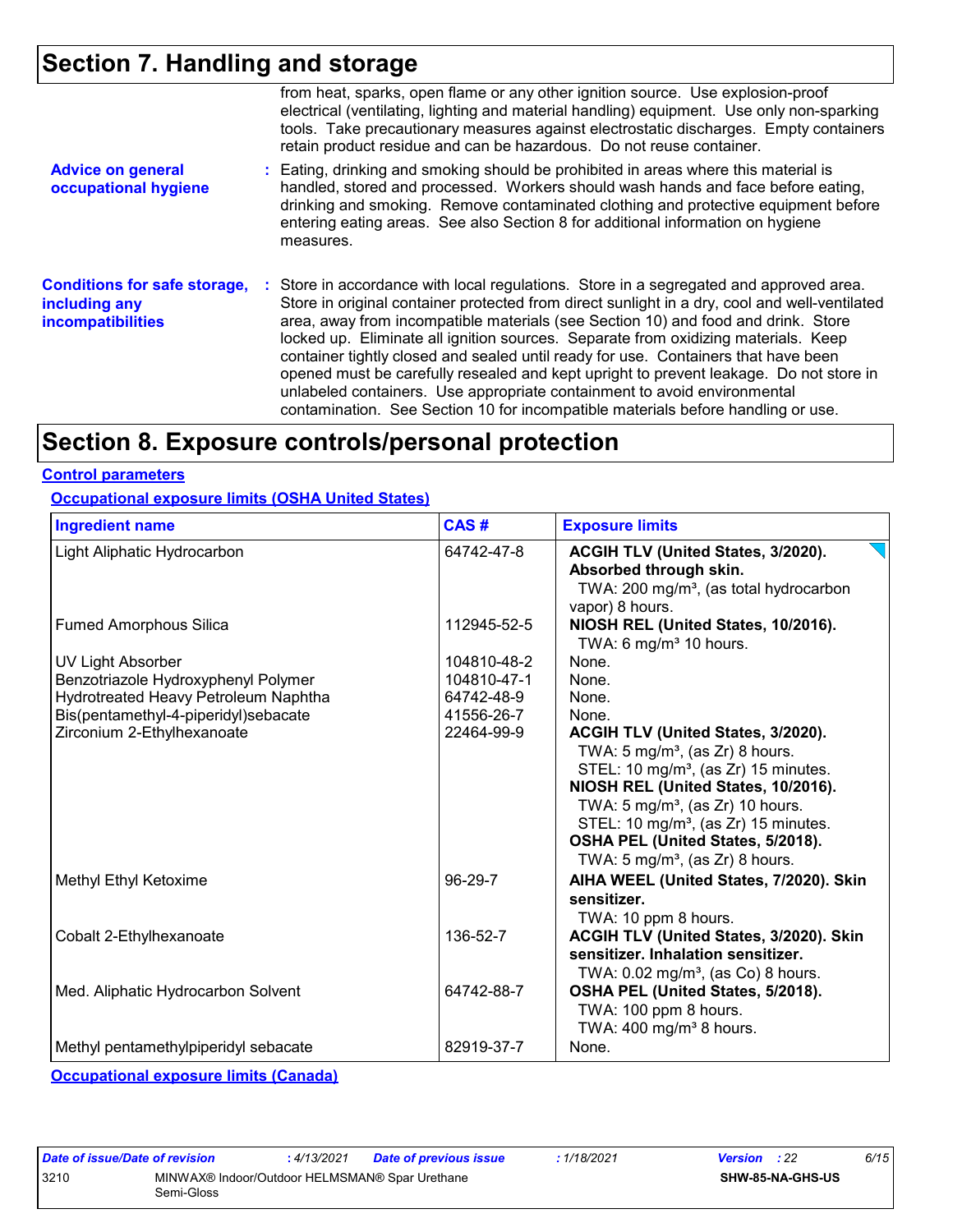# **Section 8. Exposure controls/personal protection**

| <b>Ingredient name</b>                            | CAS#       | <b>Exposure limits</b>                                                                                                                                                                                                                                                                                                                                                                                                                                                                                                                                                                                             |
|---------------------------------------------------|------------|--------------------------------------------------------------------------------------------------------------------------------------------------------------------------------------------------------------------------------------------------------------------------------------------------------------------------------------------------------------------------------------------------------------------------------------------------------------------------------------------------------------------------------------------------------------------------------------------------------------------|
| Petroleum refining, hydrotreated light distillate | 64742-47-8 | <b>CA British Columbia Provincial (Canada,</b><br>1/2020). Absorbed through skin.<br>TWA: 200 mg/m <sup>3</sup> , (as total hydrocarbon<br>vapour) 8 hours.<br>CA Alberta Provincial (Canada, 6/2018).<br>Absorbed through skin.<br>8 hrs OEL: 200 mg/m <sup>3</sup> , (as total hydrocarbon<br>vapour) 8 hours.<br>CA Ontario Provincial (Canada, 6/2019).<br>Absorbed through skin.<br>TWA: 200 mg/m <sup>3</sup> , (as total hydrocarbon<br>vapour) 8 hours.                                                                                                                                                    |
| Zirconium 2-Ethylhexanoate                        | 22464-99-9 | CA Alberta Provincial (Canada, 6/2018).<br>8 hrs OEL: 5 mg/m <sup>3</sup> , (as Zr) 8 hours.<br>15 min OEL: 10 mg/m <sup>3</sup> , (as Zr) 15 minutes.<br><b>CA British Columbia Provincial (Canada,</b><br>1/2020).<br>TWA: $5 \text{ mg/m}^3$ , (as Zr) 8 hours.<br>STEL: 10 mg/m <sup>3</sup> , (as Zr) 15 minutes.<br>CA Quebec Provincial (Canada, 7/2019).<br>TWAEV: 5 mg/m <sup>3</sup> , (as Zr) 8 hours.<br>STEV: 10 mg/m <sup>3</sup> , (as Zr) 15 minutes.<br>CA Ontario Provincial (Canada, 6/2019).<br>STEL: 10 mg/m <sup>3</sup> , (as Zr) 15 minutes.<br>TWA: $5 \text{ mg/m}^3$ , (as Zr) 8 hours. |
| Methyl Ethyl Ketoxime                             | 96-29-7    | AIHA WEEL (United States, 7/2020). Skin<br>sensitizer.                                                                                                                                                                                                                                                                                                                                                                                                                                                                                                                                                             |
| Cobalt 2-Ethylhexanoate                           | 136-52-7   | TWA: 10 ppm 8 hours.<br><b>CA British Columbia Provincial (Canada,</b><br>1/2020). Skin sensitizer. Inhalation<br>sensitizer.<br>TWA: 0.02 mg/m <sup>3</sup> , (as Co, Total) 8 hours.<br>CA Quebec Provincial (Canada, 7/2019).<br>Skin sensitizer.<br>TWAEV: $0.02$ mg/m <sup>3</sup> , (as Co) 8 hours.<br>CA Ontario Provincial (Canada, 6/2019).<br>TWA: 0.02 mg/m <sup>3</sup> , (as Co) 8 hours.<br><b>CA Saskatchewan Provincial (Canada,</b><br>7/2013).<br>STEL: 0.06 mg/m <sup>3</sup> , (measured as Co) 15<br>minutes.<br>TWA: 0.02 mg/m <sup>3</sup> , (measured as Co) 8<br>hours.                  |

#### **Occupational exposure limits (Mexico)**

|                                                                      | CAS#                          | <b>Exposure limits</b>                     |                                                                                                 |      |
|----------------------------------------------------------------------|-------------------------------|--------------------------------------------|-------------------------------------------------------------------------------------------------|------|
| Light Aliphatic Hydrocarbon                                          | 64742-47-8                    | Absorbed through skin.<br>vapor) 8 hours.  | <b>ACGIH TLV (United States, 3/2020).</b><br>TWA: 200 mg/m <sup>3</sup> , (as total hydrocarbon |      |
| Zirconium 2-Ethylhexanoate                                           | 22464-99-9                    | TWA: $5 \text{ mg/m}^3$ , (as Zr) 8 hours. | NOM-010-STPS-2014 (Mexico, 4/2016).<br>STEL: 10 mg/m <sup>3</sup> , (as Zr) 15 minutes.         |      |
| Cobalt 2-Ethylhexanoate                                              | 136-52-7                      |                                            | NOM-010-STPS-2014 (Mexico, 4/2016).                                                             |      |
| Date of issue/Date of revision<br>: 4/13/2021                        | <b>Date of previous issue</b> | :1/18/2021                                 | <b>Version</b> : 22                                                                             | 7/15 |
| 3210<br>MINWAX® Indoor/Outdoor HELMSMAN® Spar Urethane<br>Semi-Gloss |                               |                                            | SHW-85-NA-GHS-US                                                                                |      |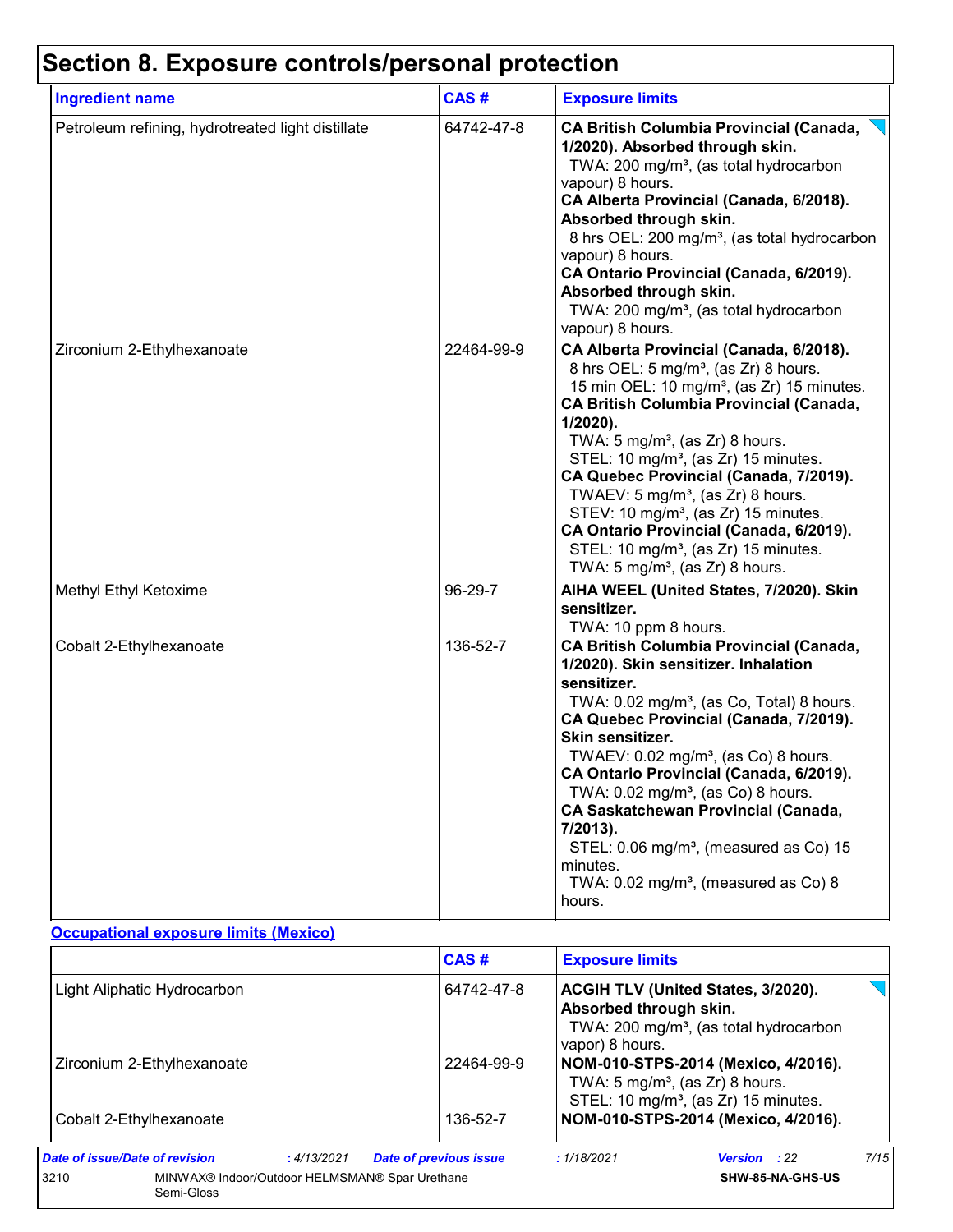|                                                  | Section 8. Exposure controls/personal protection                                                                                                                                                                                                                                                                                                                                                                                                                                                                                                                                                                       |  |  |
|--------------------------------------------------|------------------------------------------------------------------------------------------------------------------------------------------------------------------------------------------------------------------------------------------------------------------------------------------------------------------------------------------------------------------------------------------------------------------------------------------------------------------------------------------------------------------------------------------------------------------------------------------------------------------------|--|--|
|                                                  | TWA: 0.02 mg/m <sup>3</sup> , (as Co) 8 hours.                                                                                                                                                                                                                                                                                                                                                                                                                                                                                                                                                                         |  |  |
| <b>Appropriate engineering</b><br>controls       | : Use only with adequate ventilation. Use process enclosures, local exhaust ventilation or<br>other engineering controls to keep worker exposure to airborne contaminants below any<br>recommended or statutory limits. The engineering controls also need to keep gas,<br>vapor or dust concentrations below any lower explosive limits. Use explosion-proof<br>ventilation equipment.                                                                                                                                                                                                                                |  |  |
| <b>Environmental exposure</b><br><b>controls</b> | Emissions from ventilation or work process equipment should be checked to ensure<br>they comply with the requirements of environmental protection legislation. In some<br>cases, fume scrubbers, filters or engineering modifications to the process equipment<br>will be necessary to reduce emissions to acceptable levels.                                                                                                                                                                                                                                                                                          |  |  |
| <b>Individual protection measures</b>            |                                                                                                                                                                                                                                                                                                                                                                                                                                                                                                                                                                                                                        |  |  |
| <b>Hygiene measures</b>                          | : Wash hands, forearms and face thoroughly after handling chemical products, before<br>eating, smoking and using the lavatory and at the end of the working period.<br>Appropriate techniques should be used to remove potentially contaminated clothing.<br>Contaminated work clothing should not be allowed out of the workplace. Wash<br>contaminated clothing before reusing. Ensure that eyewash stations and safety<br>showers are close to the workstation location.                                                                                                                                            |  |  |
| <b>Eye/face protection</b>                       | Safety eyewear complying with an approved standard should be used when a risk<br>assessment indicates this is necessary to avoid exposure to liquid splashes, mists,<br>gases or dusts. If contact is possible, the following protection should be worn, unless<br>the assessment indicates a higher degree of protection: safety glasses with side-<br>shields.                                                                                                                                                                                                                                                       |  |  |
| <b>Skin protection</b>                           |                                                                                                                                                                                                                                                                                                                                                                                                                                                                                                                                                                                                                        |  |  |
| <b>Hand protection</b>                           | : Chemical-resistant, impervious gloves complying with an approved standard should be<br>worn at all times when handling chemical products if a risk assessment indicates this is<br>necessary. Considering the parameters specified by the glove manufacturer, check<br>during use that the gloves are still retaining their protective properties. It should be<br>noted that the time to breakthrough for any glove material may be different for different<br>glove manufacturers. In the case of mixtures, consisting of several substances, the<br>protection time of the gloves cannot be accurately estimated. |  |  |
| <b>Body protection</b>                           | Personal protective equipment for the body should be selected based on the task being<br>performed and the risks involved and should be approved by a specialist before<br>handling this product. When there is a risk of ignition from static electricity, wear anti-                                                                                                                                                                                                                                                                                                                                                 |  |  |

|                              | should include anti-static overalls, boots and gloves.                                                                                                                                                                    |
|------------------------------|---------------------------------------------------------------------------------------------------------------------------------------------------------------------------------------------------------------------------|
| <b>Other skin protection</b> | : Appropriate footwear and any additional skin protection measures should be selected<br>based on the task being performed and the risks involved and should be approved by a<br>specialist before handling this product. |

static protective clothing. For the greatest protection from static discharges, clothing

#### : Based on the hazard and potential for exposure, select a respirator that meets the appropriate standard or certification. Respirators must be used according to a respiratory protection program to ensure proper fitting, training, and other important aspects of use. **Respiratory protection :**

### **Section 9. Physical and chemical properties**

| <b>Appearance</b>                     |                                             |             |                     |      |
|---------------------------------------|---------------------------------------------|-------------|---------------------|------|
| <b>Physical state</b>                 | $:$ Liquid.                                 |             |                     |      |
| <b>Color</b>                          | : Not available.                            |             |                     |      |
| <b>Odor</b>                           | $:$ Not available.                          |             |                     |      |
| <b>Odor threshold</b>                 | $:$ Not available.                          |             |                     |      |
| pH                                    | : Not applicable.                           |             |                     |      |
| <b>Melting point/freezing point :</b> | Not available.                              |             |                     |      |
| <b>Boiling point/boiling range</b>    | : $148^{\circ}$ C (298.4 $^{\circ}$ F)      |             |                     |      |
| Date of issue/Date of revision        | <b>Date of previous issue</b><br>:4/13/2021 | : 1/18/2021 | <b>Version</b> : 22 | 8/15 |

| 3210 | MINWAX® Indoor/Outdoor HELMSMAN® Spar Urethane |  |
|------|------------------------------------------------|--|
|      | Semi-Gloss                                     |  |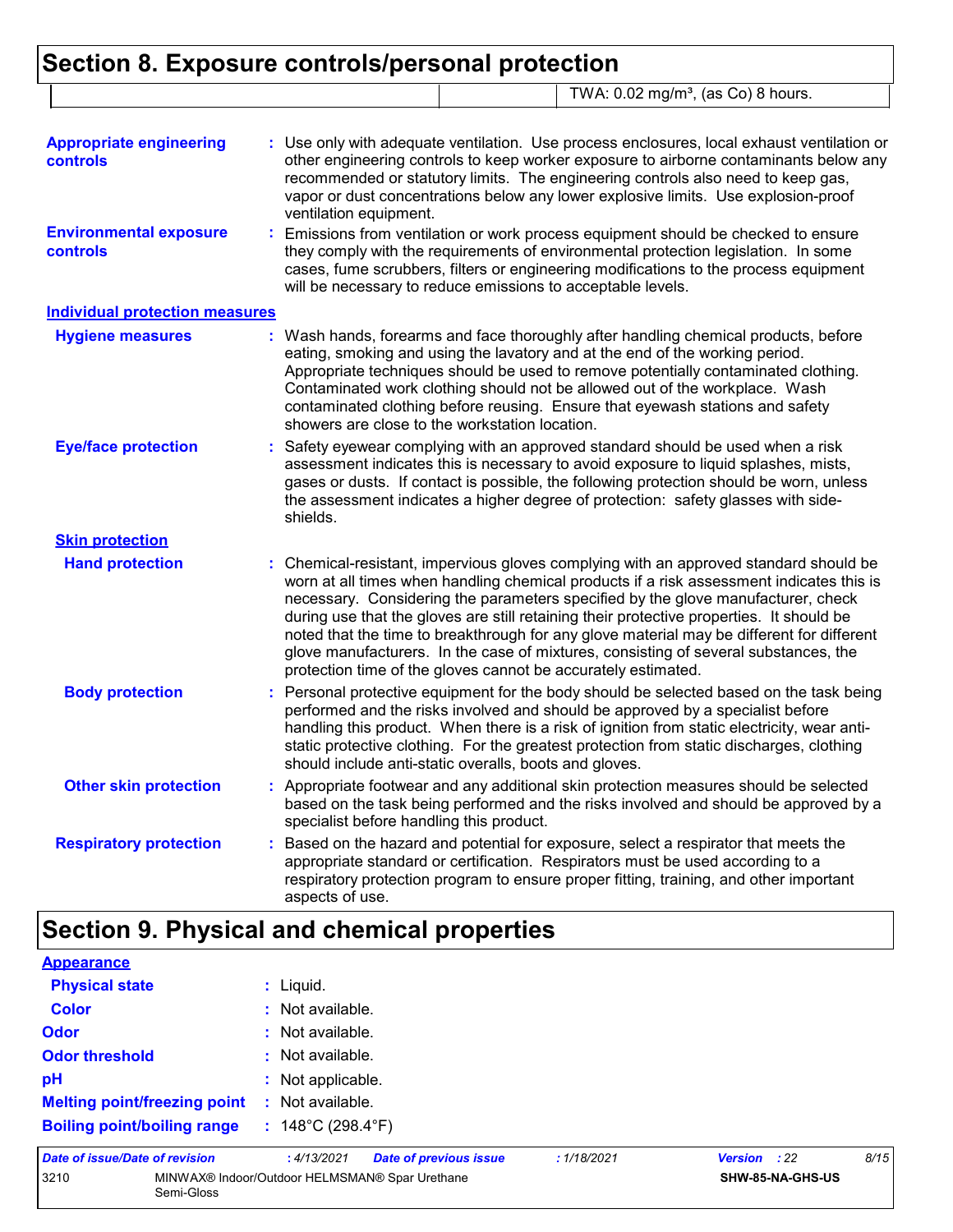### **Section 9. Physical and chemical properties**

| : Closed cup: 38°C (100.4°F) [Pensky-Martens Closed Cup]        |
|-----------------------------------------------------------------|
| $\therefore$ 0.13 (butyl acetate = 1)                           |
| : Not available.                                                |
| $:$ Lower: 1%<br>Upper: 6%                                      |
| : 0.17 kPa (1.27 mm Hg) [at $20^{\circ}$ C]                     |
| : 5 [Air = 1]                                                   |
| : 0.89                                                          |
| : Not available.                                                |
| $:$ Not available.                                              |
| $:$ Not available.                                              |
| $:$ Not available.                                              |
| Kinematic (40°C (104°F)): <0.205 cm <sup>2</sup> /s (<20.5 cSt) |
| Not applicable.                                                 |
|                                                                 |
| $: 21.066$ kJ/g                                                 |
|                                                                 |

### **Section 10. Stability and reactivity**

| <b>Reactivity</b>                                   | : No specific test data related to reactivity available for this product or its ingredients.                                                                                                                                               |
|-----------------------------------------------------|--------------------------------------------------------------------------------------------------------------------------------------------------------------------------------------------------------------------------------------------|
| <b>Chemical stability</b>                           | : The product is stable.                                                                                                                                                                                                                   |
| <b>Possibility of hazardous</b><br><b>reactions</b> | : Under normal conditions of storage and use, hazardous reactions will not occur.                                                                                                                                                          |
| <b>Conditions to avoid</b>                          | : Avoid all possible sources of ignition (spark or flame). Do not pressurize, cut, weld,<br>braze, solder, drill, grind or expose containers to heat or sources of ignition. Do not<br>allow vapor to accumulate in low or confined areas. |
| <b>Incompatible materials</b>                       | : Reactive or incompatible with the following materials:<br>oxidizing materials                                                                                                                                                            |
| <b>Hazardous decomposition</b><br>products          | : Under normal conditions of storage and use, hazardous decomposition products should<br>not be produced.                                                                                                                                  |

### **Section 11. Toxicological information**

### **Information on toxicological effects**

| <b>Product/ingredient name</b>                 | <b>Result</b>                                  | <b>Species</b> | <b>Dose</b>            | <b>Exposure</b>     |      |
|------------------------------------------------|------------------------------------------------|----------------|------------------------|---------------------|------|
| <b>Fumed Amorphous Silica</b>                  | LD50 Oral                                      | Rat            | 3160 mg/kg             |                     |      |
| <b>Hydrotreated Heavy</b><br>Petroleum Naphtha | <b>LC50 Inhalation Vapor</b>                   | Rat            | 8500 mg/m <sup>3</sup> | 4 hours             |      |
|                                                | LD50 Oral                                      | Rat            | $>6$ g/kg              |                     |      |
| Zirconium 2-Ethylhexanoate                     | LD50 Dermal                                    | Rabbit         | $>5$ g/kg              |                     |      |
|                                                | LD50 Oral                                      | Rat            | $>5$ g/kg              |                     |      |
| Methyl Ethyl Ketoxime                          | LD50 Oral                                      | Rat            | 930 mg/kg              |                     |      |
| Cobalt 2-Ethylhexanoate                        | LD50 Dermal                                    | Rabbit         | $>5$ g/kg              |                     |      |
|                                                | LD50 Oral                                      | Rat            | $1.22$ g/kg            |                     |      |
| Date of issue/Date of revision                 | <b>Date of previous issue</b><br>:4/13/2021    | : 1/18/2021    |                        | <b>Version</b> : 22 | 9/15 |
| 3210<br>Semi-Gloss                             | MINWAX® Indoor/Outdoor HELMSMAN® Spar Urethane |                |                        | SHW-85-NA-GHS-US    |      |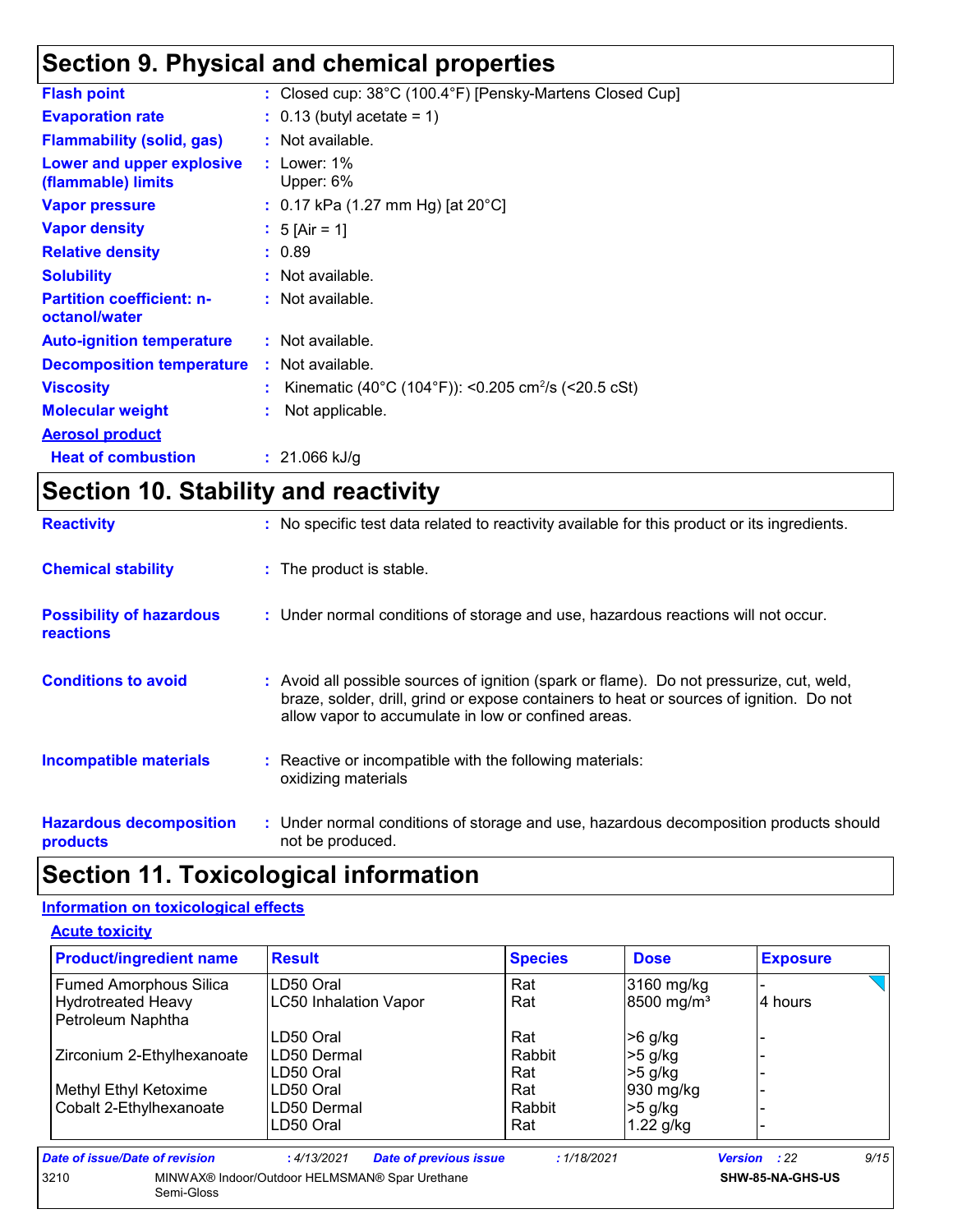### **Section 11. Toxicological information**

### **Irritation/Corrosion**

| <b>Product/ingredient name</b> | <b>Result</b>           | <b>Species</b> | <b>Score</b> | <b>Exposure</b> | <b>Observation</b> |
|--------------------------------|-------------------------|----------------|--------------|-----------------|--------------------|
| Methyl Ethyl Ketoxime          | IEves - Severe irritant | Rabbit         |              | 100 uL          |                    |

### **Sensitization**

Not available.

#### **Mutagenicity**

Not available.

#### **Carcinogenicity**

Not available.

#### **Classification**

| <b>Product/ingredient name</b>                           | <b>OSHA</b> | <b>IARC</b> | <b>NTP</b>                                       |
|----------------------------------------------------------|-------------|-------------|--------------------------------------------------|
| <b>Fumed Amorphous Silica</b><br>Cobalt 2-Ethylhexanoate |             | 2B          | Reasonably anticipated to be a human carcinogen. |

#### **Reproductive toxicity**

Not available.

#### **Teratogenicity**

Not available.

#### **Specific target organ toxicity (single exposure)**

| <b>Name</b>                          | <b>Category</b> | <b>Route of</b><br>exposure | <b>Target organs</b>                     |
|--------------------------------------|-----------------|-----------------------------|------------------------------------------|
| Light Aliphatic Hydrocarbon          | Category 3      |                             | <b>Respiratory tract</b><br>l irritation |
|                                      | Category 3      |                             | l Narcotic effects                       |
| Hydrotreated Heavy Petroleum Naphtha | Category 3      |                             | Respiratory tract<br>l irritation        |
|                                      | Category 3      |                             | l Narcotic effects                       |
| Med. Aliphatic Hydrocarbon Solvent   | Category 3      |                             | Respiratory tract<br>irritation          |
|                                      | Category 3      |                             | Narcotic effects                         |

#### **Specific target organ toxicity (repeated exposure)**

| <b>Name</b>                          | <b>Category</b> | <b>Route of</b><br>exposure | <b>Target organs</b> |
|--------------------------------------|-----------------|-----------------------------|----------------------|
| Light Aliphatic Hydrocarbon          | Category 2      |                             |                      |
| Hydrotreated Heavy Petroleum Naphtha | Category 2      |                             |                      |
| Med. Aliphatic Hydrocarbon Solvent   | Category 1      |                             |                      |

#### **Aspiration hazard**

| <b>Name</b>                          | <b>Result</b>                         |
|--------------------------------------|---------------------------------------|
| Light Aliphatic Hydrocarbon          | <b>ASPIRATION HAZARD - Category 1</b> |
| Hydrotreated Heavy Petroleum Naphtha | <b>ASPIRATION HAZARD - Category 1</b> |
| Med. Aliphatic Hydrocarbon Solvent   | <b>ASPIRATION HAZARD - Category 1</b> |

#### **Information on the likely :** Not available.

**routes of exposure**

#### **Potential acute health effects**

**Eye contact :** No known significant effects or critical hazards.

| Date of issue/Date of revision                                       |  | : 4/13/2021 | <b>Date of previous issue</b> | : 1/18/2021             | <b>Version</b> : 22 | 10/15 |
|----------------------------------------------------------------------|--|-------------|-------------------------------|-------------------------|---------------------|-------|
| 3210<br>MINWAX® Indoor/Outdoor HELMSMAN® Spar Urethane<br>Semi-Gloss |  |             |                               | <b>SHW-85-NA-GHS-US</b> |                     |       |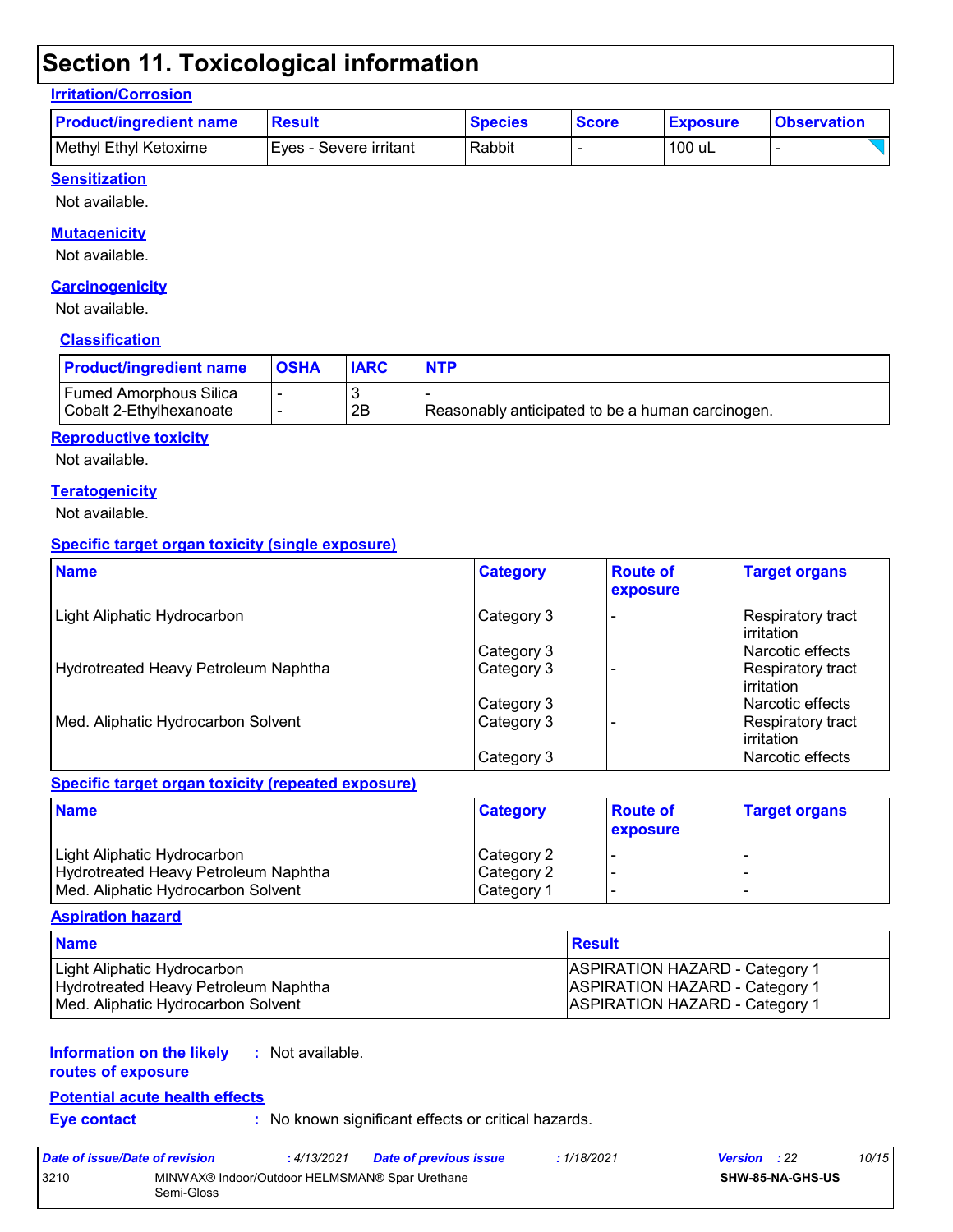#### **Section 11. Toxicological information Inhalation : Can cause central nervous system (CNS) depression. May cause drowsiness or** dizziness. May cause respiratory irritation. Can cause central nervous system (CNS) depression. May be fatal if swallowed and enters airways. **Ingestion : Skin contact :** May cause an allergic skin reaction. **Symptoms related to the physical, chemical and toxicological characteristics Skin contact Ingestion Inhalation 1. Interve**: Adverse symptoms may include the following: respiratory tract irritation coughing nausea or vomiting headache drowsiness/fatigue dizziness/vertigo unconsciousness reduced fetal weight increase in fetal deaths skeletal malformations Adverse symptoms may include the following: **:** nausea or vomiting reduced fetal weight increase in fetal deaths skeletal malformations Adverse symptoms may include the following: **:** irritation redness reduced fetal weight increase in fetal deaths skeletal malformations **Eye contact :** No specific data.

#### **Delayed and immediate effects and also chronic effects from short and long term exposure**

| $:$ Not available.                                                                                                                                                             |
|--------------------------------------------------------------------------------------------------------------------------------------------------------------------------------|
| : Not available.                                                                                                                                                               |
|                                                                                                                                                                                |
| $:$ Not available.                                                                                                                                                             |
| : Not available.                                                                                                                                                               |
|                                                                                                                                                                                |
|                                                                                                                                                                                |
| : May cause damage to organs through prolonged or repeated exposure. Once<br>sensitized, a severe allergic reaction may occur when subsequently exposed to very low<br>levels. |
| : Suspected of causing cancer. Risk of cancer depends on duration and level of<br>exposure.                                                                                    |
| : No known significant effects or critical hazards.                                                                                                                            |
| : Suspected of damaging the unborn child.                                                                                                                                      |
| : No known significant effects or critical hazards.                                                                                                                            |
| : May damage fertility.                                                                                                                                                        |
| <b>Potential delayed effects</b><br><b>Potential chronic health effects</b>                                                                                                    |

| Date of issue/Date of revision |                                                              | :4/13/2021 | <b>Date of previous issue</b> | : 1/18/2021 | <b>Version</b> : 22 |                         | 11/15 |
|--------------------------------|--------------------------------------------------------------|------------|-------------------------------|-------------|---------------------|-------------------------|-------|
| 3210                           | MINWAX® Indoor/Outdoor HELMSMAN® Spar Urethane<br>Semi-Gloss |            |                               |             |                     | <b>SHW-85-NA-GHS-US</b> |       |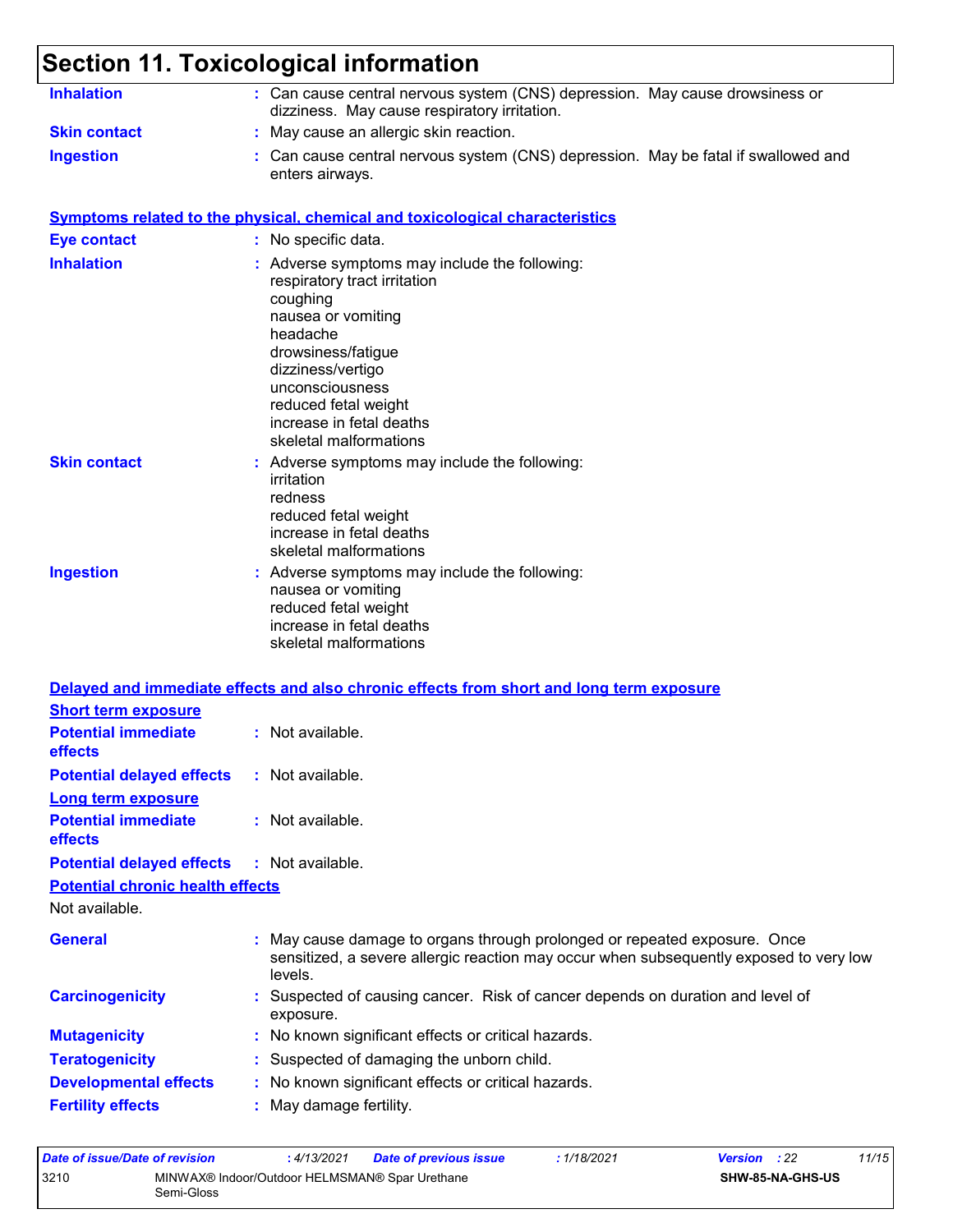### **Section 11. Toxicological information**

**Numerical measures of toxicity** Not available. **Acute toxicity estimates**

### **Section 12. Ecological information**

#### **Toxicity**

| <b>Product/ingredient name</b> | <b>Result</b>                      | <b>Species</b>                    | <b>Exposure</b> |
|--------------------------------|------------------------------------|-----------------------------------|-----------------|
| Light Aliphatic Hydrocarbon    | Acute LC50 2200 µg/l Fresh water   | <b>Fish - Lepomis macrochirus</b> | 4 days          |
| Methyl Ethyl Ketoxime          | Acute LC50 843000 µg/l Fresh water | <b>Fish - Pimephales promelas</b> | 196 hours       |

#### **Persistence and degradability**

Not available.

#### **Bioaccumulative potential**

| <b>Product/ingredient name</b> | $LoaPow$ | <b>BCF</b>              | <b>Potential</b> |
|--------------------------------|----------|-------------------------|------------------|
| Hydrotreated Heavy             |          | 10 to 2500              | high             |
| Petroleum Naphtha              |          |                         |                  |
| Zirconium 2-Ethylhexanoate     |          | 2.96                    | low              |
| Methyl Ethyl Ketoxime          |          | $ 2.5 \text{ to } 5.8 $ | low              |
| Cobalt 2-Ethylhexanoate        |          | 15600                   | high             |

#### **Mobility in soil**

**Soil/water partition coefficient (K**<sup>oc</sup>)

**:** Not available.

**Other adverse effects** : No known significant effects or critical hazards.

### **Section 13. Disposal considerations**

**Disposal methods :**

The generation of waste should be avoided or minimized wherever possible. Disposal of this product, solutions and any by-products should at all times comply with the requirements of environmental protection and waste disposal legislation and any regional local authority requirements. Dispose of surplus and non-recyclable products via a licensed waste disposal contractor. Waste should not be disposed of untreated to the sewer unless fully compliant with the requirements of all authorities with jurisdiction. Waste packaging should be recycled. Incineration or landfill should only be considered when recycling is not feasible. This material and its container must be disposed of in a safe way. Care should be taken when handling emptied containers that have not been cleaned or rinsed out. Empty containers or liners may retain some product residues. Vapor from product residues may create a highly flammable or explosive atmosphere inside the container. Do not cut, weld or grind used containers unless they have been cleaned thoroughly internally. Avoid dispersal of spilled material and runoff and contact with soil, waterways, drains and sewers.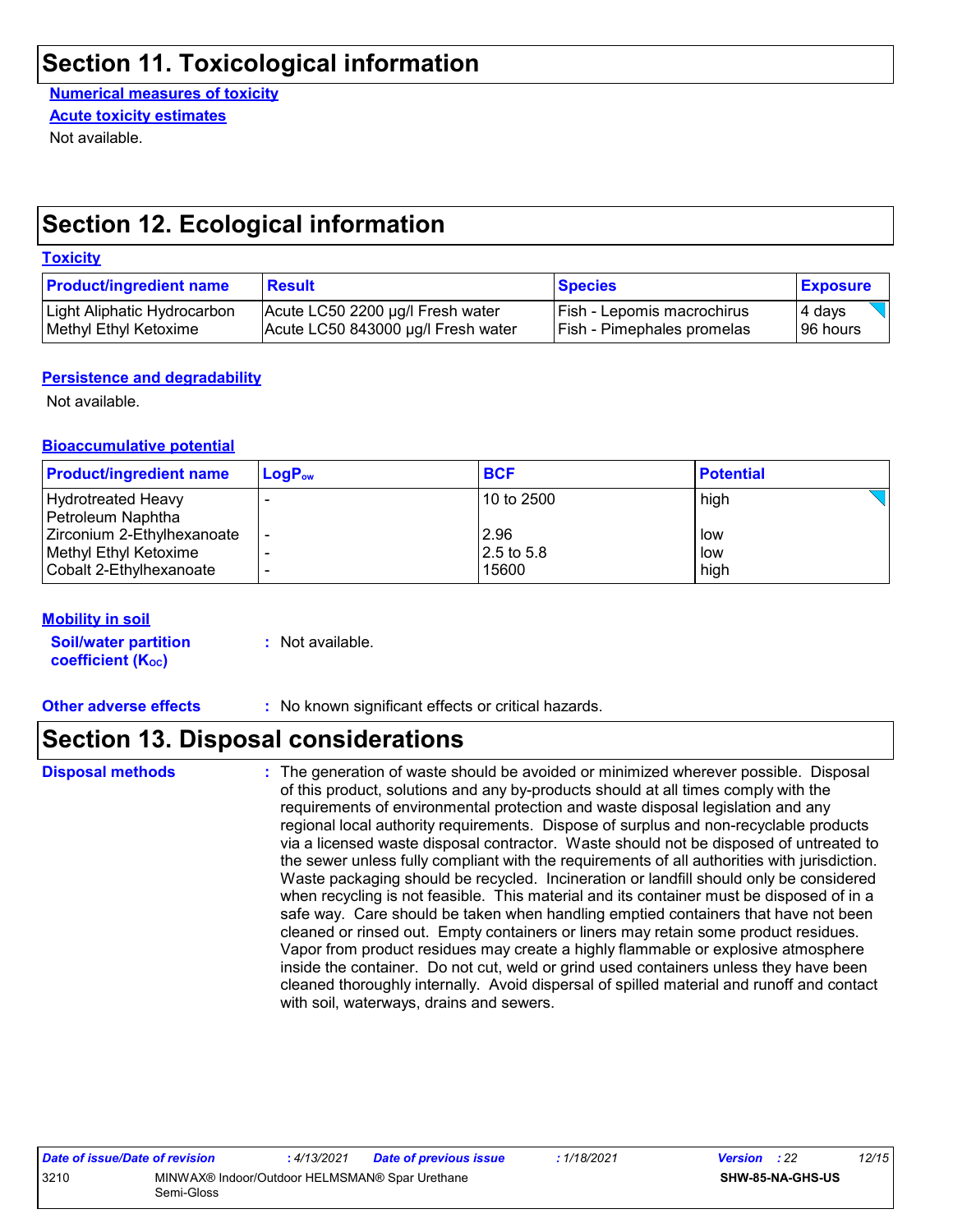## **Section 14. Transport information**

| <b>DOT</b><br><b>Classification</b>                                                                                                                                                                                                                               | <b>TDG</b><br><b>Classification</b>                                                                                                                 | <b>Mexico</b><br><b>Classification</b> | <b>IATA</b>                                                                                                                   | <b>IMDG</b>                                                                                                                                                                                                                                                                                                                                                                                                                                                                                                                                                                                                       |
|-------------------------------------------------------------------------------------------------------------------------------------------------------------------------------------------------------------------------------------------------------------------|-----------------------------------------------------------------------------------------------------------------------------------------------------|----------------------------------------|-------------------------------------------------------------------------------------------------------------------------------|-------------------------------------------------------------------------------------------------------------------------------------------------------------------------------------------------------------------------------------------------------------------------------------------------------------------------------------------------------------------------------------------------------------------------------------------------------------------------------------------------------------------------------------------------------------------------------------------------------------------|
| <b>UN1263</b>                                                                                                                                                                                                                                                     | <b>UN1263</b>                                                                                                                                       | <b>UN1263</b>                          | <b>UN1263</b>                                                                                                                 | <b>UN1263</b>                                                                                                                                                                                                                                                                                                                                                                                                                                                                                                                                                                                                     |
| <b>PAINT</b>                                                                                                                                                                                                                                                      | <b>PAINT</b>                                                                                                                                        | <b>PAINT</b>                           | <b>PAINT</b>                                                                                                                  | PAINT. Marine<br>pollutant (Light<br>Aliphatic<br>Hydrocarbon, Bis<br>(pentamethyl-<br>4-piperidyl)<br>sebacate)                                                                                                                                                                                                                                                                                                                                                                                                                                                                                                  |
| $\mathbf{3}$                                                                                                                                                                                                                                                      | 3                                                                                                                                                   | 3                                      | 3                                                                                                                             | 3                                                                                                                                                                                                                                                                                                                                                                                                                                                                                                                                                                                                                 |
|                                                                                                                                                                                                                                                                   |                                                                                                                                                     |                                        |                                                                                                                               |                                                                                                                                                                                                                                                                                                                                                                                                                                                                                                                                                                                                                   |
| $\mathbf{III}$                                                                                                                                                                                                                                                    | Ш                                                                                                                                                   | III                                    | $\mathbf{III}$                                                                                                                | III                                                                                                                                                                                                                                                                                                                                                                                                                                                                                                                                                                                                               |
| No.                                                                                                                                                                                                                                                               | No.                                                                                                                                                 | No.                                    | Yes. The<br>environmentally<br>hazardous<br>substance mark<br>is not required.                                                | Yes.                                                                                                                                                                                                                                                                                                                                                                                                                                                                                                                                                                                                              |
| This product may<br>be re-classified as<br>"Combustible<br>Liquid," unless<br>transported by<br>vessel or aircraft.<br>Non-bulk<br>packages (less<br>than or equal to<br>119 gal) of<br>combustible<br>liquids are not<br>regulated as<br>hazardous<br>materials. | Product classified<br>as per the<br>following sections<br>of the<br>Transportation of<br>Dangerous Goods<br>Regulations:<br>2.18-2.19 (Class<br>3). |                                        | The<br>environmentally<br>hazardous<br>substance mark<br>may appear if<br>required by other<br>transportation<br>regulations. | The marine<br>pollutant mark is<br>not required when<br>transported in<br>sizes of ≤5 L or ≤5<br>kg.<br><b>Emergency</b><br>schedules F-E, S-<br>E                                                                                                                                                                                                                                                                                                                                                                                                                                                                |
|                                                                                                                                                                                                                                                                   | <b>ERG No.</b>                                                                                                                                      | <b>ERG No.</b>                         |                                                                                                                               |                                                                                                                                                                                                                                                                                                                                                                                                                                                                                                                                                                                                                   |
|                                                                                                                                                                                                                                                                   |                                                                                                                                                     |                                        |                                                                                                                               |                                                                                                                                                                                                                                                                                                                                                                                                                                                                                                                                                                                                                   |
|                                                                                                                                                                                                                                                                   | <b>ERG No.</b><br>128<br><b>Special precautions for user :</b>                                                                                      | 128                                    | 128                                                                                                                           | Multi-modal shipping descriptions are provided for informational purposes and do not<br>consider container sizes. The presence of a shipping description for a particular<br>mode of transport (sea, air, etc.), does not indicate that the product is packaged<br>suitably for that mode of transport. All packaging must be reviewed for suitability<br>prior to shipment, and compliance with the applicable regulations is the sole<br>responsibility of the person offering the product for transport. People loading and<br>unloading dangerous goods must be trained on all of the risks deriving from the |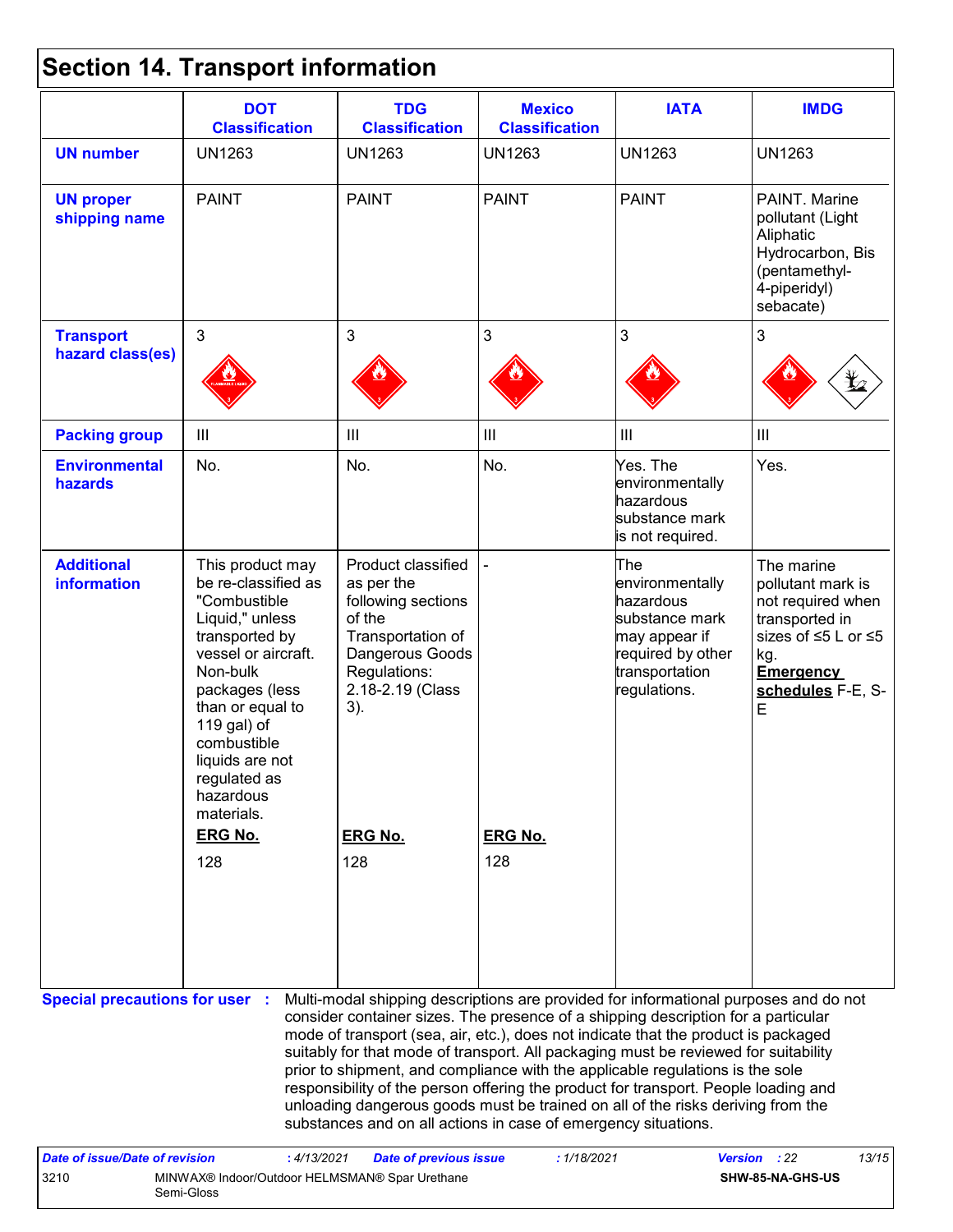### **Section 14. Transport information**

**Transport in bulk according :** Not available. **to IMO instruments**

**Proper shipping name :**

: Not available.

### **Section 15. Regulatory information**

#### **SARA 313**

SARA 313 (40 CFR 372.45) supplier notification can be found on the Environmental Data Sheet.

#### **California Prop. 65**

WARNING: This product contains chemicals known to the State of California to cause cancer and birth defects or other reproductive harm.

#### **International regulations**

| <b>International lists</b> | : Australia inventory (AIIC): Not determined.                |
|----------------------------|--------------------------------------------------------------|
|                            | China inventory (IECSC): Not determined.                     |
|                            | Japan inventory (CSCL): Not determined.                      |
|                            | Japan inventory (ISHL): Not determined.                      |
|                            | Korea inventory (KECI): Not determined.                      |
|                            | New Zealand Inventory of Chemicals (NZIoC): Not determined.  |
|                            | Philippines inventory (PICCS): Not determined.               |
|                            | Taiwan Chemical Substances Inventory (TCSI): Not determined. |
|                            | Thailand inventory: Not determined.                          |
|                            | Turkey inventory: Not determined.                            |
|                            | Vietnam inventory: Not determined.                           |

### **Section 16. Other information**

**Hazardous Material Information System (U.S.A.)**



**The customer is responsible for determining the PPE code for this material. For more information on HMIS® Personal Protective Equipment (PPE) codes, consult the HMIS® Implementation Manual.**

**Caution: HMIS® ratings are based on a 0-4 rating scale, with 0 representing minimal hazards or risks, and 4 representing significant hazards or risks. Although HMIS® ratings and the associated label are not required on SDSs or products leaving a facility under 29 CFR 1910.1200, the preparer may choose to provide them. HMIS® ratings are to be used with a fully implemented HMIS® program. HMIS® is a registered trademark and service mark of the American Coatings Association, Inc.**

**Procedure used to derive the classification**

| <b>Classification</b>                                                                                    | <b>Justification</b>                       |
|----------------------------------------------------------------------------------------------------------|--------------------------------------------|
| <b>FLAMMABLE LIQUIDS - Category 3</b>                                                                    | On basis of test data                      |
| SKIN SENSITIZATION - Category 1                                                                          | l Calculation method                       |
| CARCINOGENICITY - Category 2                                                                             | Calculation method                         |
| <b>TOXIC TO REPRODUCTION - Category 1B</b>                                                               | Calculation method                         |
| SPECIFIC TARGET ORGAN TOXICITY (SINGLE EXPOSURE) (Respiratory tract<br>irritation) - Category 3          | l Calculation method                       |
| SPECIFIC TARGET ORGAN TOXICITY (SINGLE EXPOSURE) (Narcotic effects) -<br>Category 3                      | Calculation method                         |
| SPECIFIC TARGET ORGAN TOXICITY (REPEATED EXPOSURE) - Category 2<br><b>ASPIRATION HAZARD - Category 1</b> | l Calculation method<br>Calculation method |

#### **History**

| <b>Date of printing</b>        |            | 4/13/2021   |                                                |            |                     |                  |       |
|--------------------------------|------------|-------------|------------------------------------------------|------------|---------------------|------------------|-------|
| Date of issue/Date of revision |            | : 4/13/2021 | <b>Date of previous issue</b>                  | :1/18/2021 | <b>Version</b> : 22 |                  | 14/15 |
| 3210                           | Semi-Gloss |             | MINWAX® Indoor/Outdoor HELMSMAN® Spar Urethane |            |                     | SHW-85-NA-GHS-US |       |